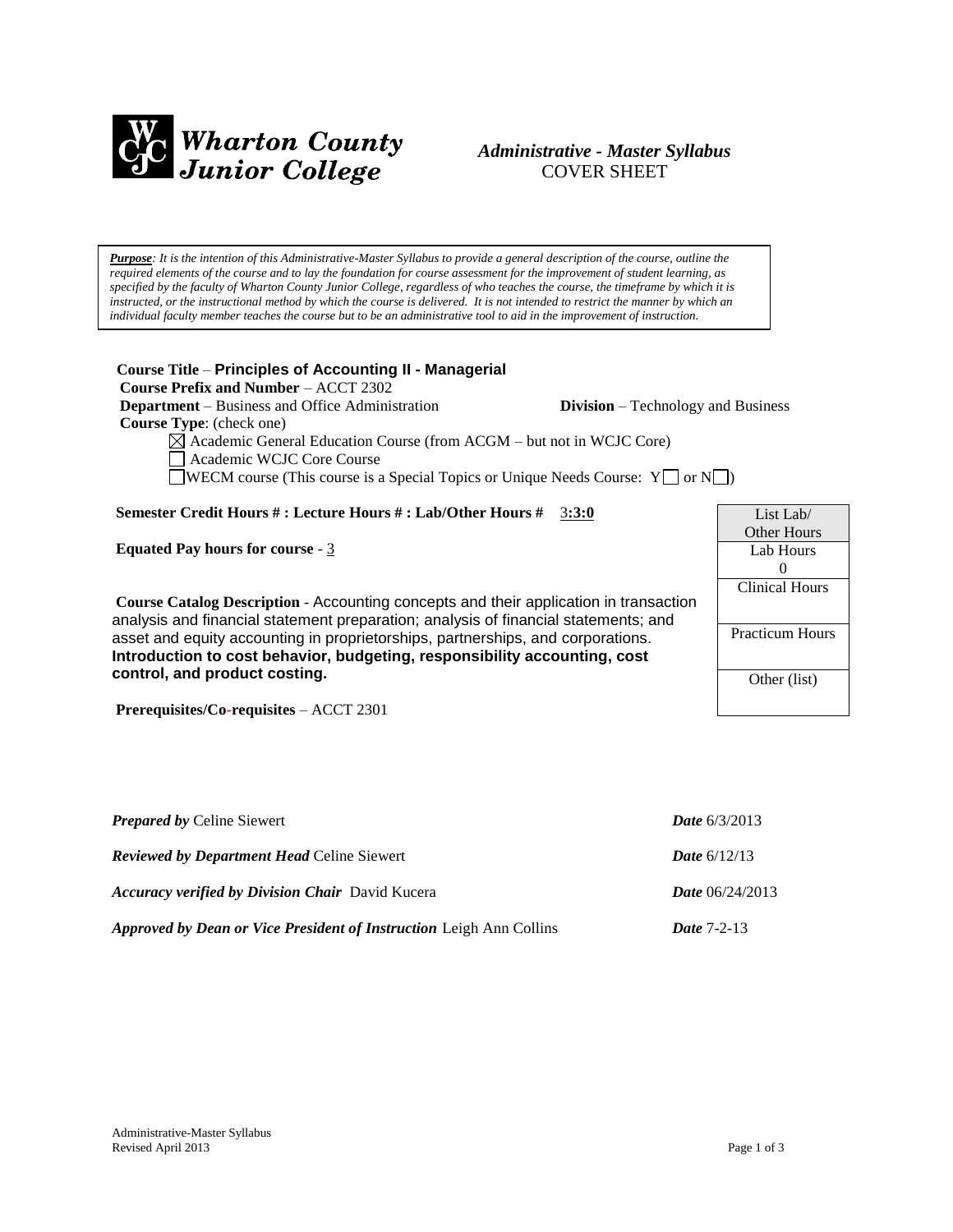

**I. Topical Outline** – Each offering of this course must include the following topics (be sure to include information regarding lab, practicum, clinical or other non-lecture instruction):

- Describe and illustrate the reporting of long-term liabilities including bonds and note payable.
- Describe and illustrate the accounting for debt investments.
- Describe and illustrate the types of cash flow activities reported in the statement of cash flow.
- Use financial statement analysis to interpret financial statements.
- Describe managerial accounting and its role in business.
- Describe accounting systems used by manufacturing businesses.
- Distinguish between job order costing and process costing systems.
- Classify costs by their behavior as variable costs, fixed costs, or mixed costs.
- Describe budgeting, its objectives, and its impact on human behavior.
- Describe material, labor, and overhead variances, and how they are used.
- List and explain the advantages and disadvantages of centralized operations.
- Apply differential analysis to business decisions.
- Explain the nature and importance of capital investment analysis.
- Explain how activity based costing (ABC) can be used to allocate factory overhead.
- Compare and contrast just-in-time (JIT) manufacturing practices with traditional manufacturing practices.

#### **II. Course Learning Outcomes**

| <b>Learning Outcomes</b><br>Upon successful completion of this course,<br>students will:                                             | <b>Methods of Assessment</b>                                          |
|--------------------------------------------------------------------------------------------------------------------------------------|-----------------------------------------------------------------------|
| Students will demonstrate knowledge of cost<br>behavior, budgeting, responsibility accounting,<br>cost control, and product costing. | <b>Unit Tests</b><br>Homework assignments<br>Daily Work<br>Final exam |

#### **III. Required Text(s), Optional Text(s) and/or Materials to be Supplied by Student.**

**Required:** *Accounting*, by Warren, Reeve, and Duchac, latest edition, Cengage, ISBN: 9781111984427 (bundled with required CengageNOW)

### **IV. Suggested Course Maximum** - 35

## **V. List any specific spatial or physical requirements beyond a typical classroom required to teach the course**.

None